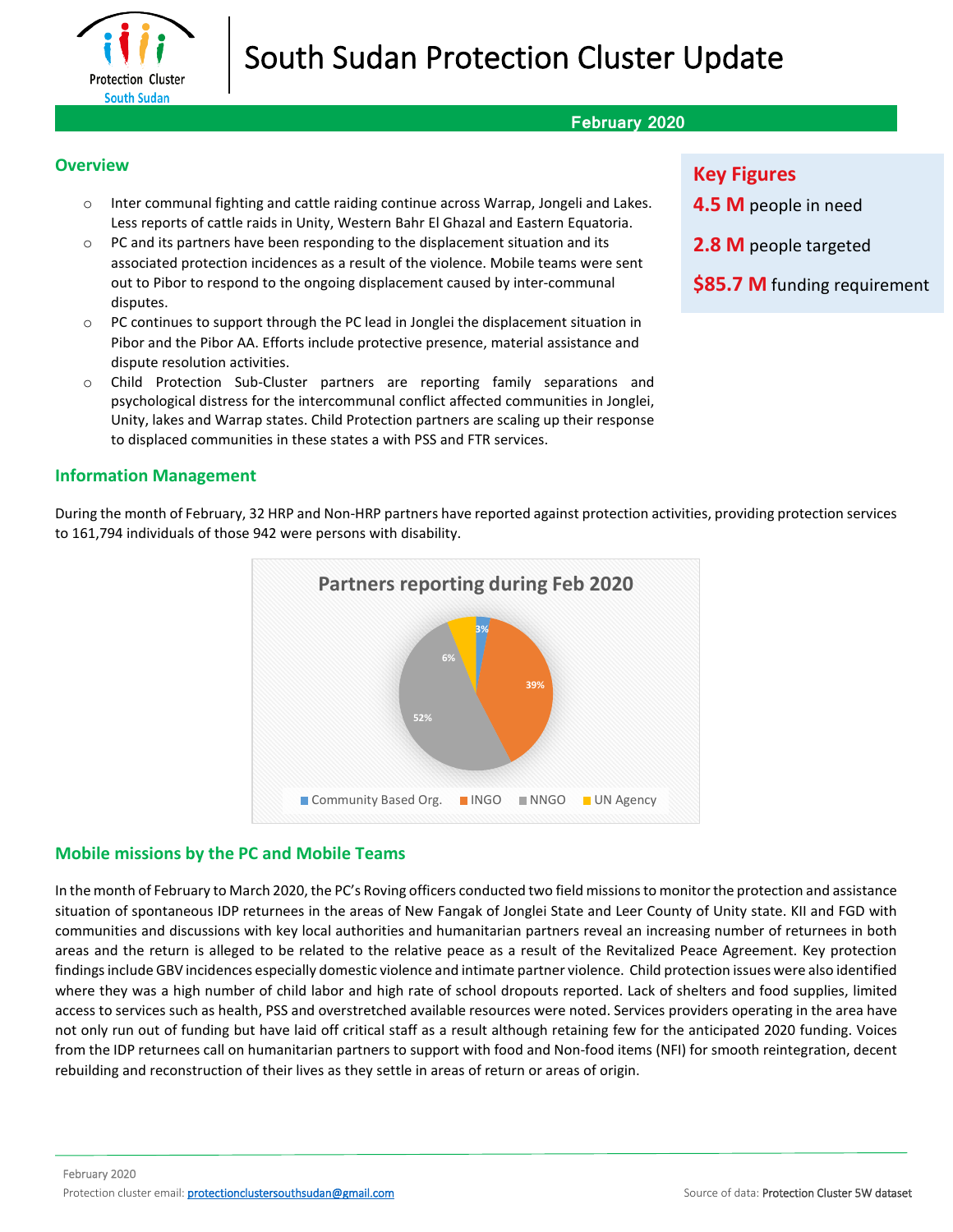## **Housing, Land and Property Technical Working Group (HLP TWG)**

The HLP Technical Working Group developed a HLP Resource Library, which includes different strategies, approaches, best practices, methodologies, guidelines, checklists, programmes, projects, models, precedents, and lessons learned from HLP interventions in countries emerging from conflict as well as in South Sudan. The purpose of the Library is to assist the different organizations working on HLP issues in South Sudan to operationalize solutions that will assist displaced persons to achieve durable housing and livelihood solutions, contributing to build durable peace.

The resources are structured according to cross-cutting themes (including women's rights, conflict sensitive approaches, national ownership, and legal frameworks), data gathering, advocacy and awareness raising, dispute resolution, reconstruction, and tenure security. The Library will be available in the South Sudan Protection Cluster page on the GPC website.

## **Gender Based Violence Sub Cluster**

2 Field Missions to Kapoeta and Rumbek – Training on case management, service mapping and meeting with GBV service providers. A total of 34 Case workers/ managers (12W and 22M) attended the GBV Case management training in Lakes State-Rumbek and were drawn from Rumbek, Yirol, Quibet and Wulu. All the four facilitators were female drawn from WAV, GBV SC and TOCH. In line with the Caring for Adolescent and child survivor's initiative (CASI) that will be launched in South Sudan, GBV and CP sub clusters

participated in an online coordination to discuss modalities of the call for proposals from partners, review process, locations of implementation and capacity building of selected partners for the project.

The GBV Sub cluster monthly coordination meeting took place and on the agenda was the 2019 GBV IMS trends and some recommendations for the IPS came out such as:

- o Expansion of safe house spaces for survivors of GBV,
- o Male engagement should have a minimum standard and;



o Strengthening of coordination between CP and GBV actors to address child survivor needs among other

The GBVSC participated at National and Jubek State Level International Women's Day Preparations Meetings. The agreed on theme for South Sudan is: "*Each for Equal: Implement the 35% Affirmative Action for Peace and Development" and the GBV SC plans to meet Radio talk shows and refreshments and stationary cost.*

Participated in the Coordination meeting for Akobo west and Nasir following a report from OCHA regarding an increased number of IDPs (around 11,000 individuals) that are currently in/ around Waat area from Akobo West due to food insecurity and possible cattle raiding. The forum came to a conclusion to carryout IRNA assessment basically in Waat to find out what support is needed besides what the leaders have reported before any response is elevated.

The GBVSC team participated in the Rule of law/Justice, Safety, and Security Technical Reference Group (TRG) meeting that is chaired by STEWARD WOMEN. The need to work together with the UNMISS Rule of Law team on the coordinated scheduling and management of Mobile Court case clinics to benefit GBV Survivors legal needs in the communities in the rural areas was discussed

A successful Gender-GBV RTAP Steering committee meeting was held to explore the revival of the RTAP Steering Committee that will now be referred to as the GBV Accountability Framework in line with efforts of taking forward GBV work in South Sudan.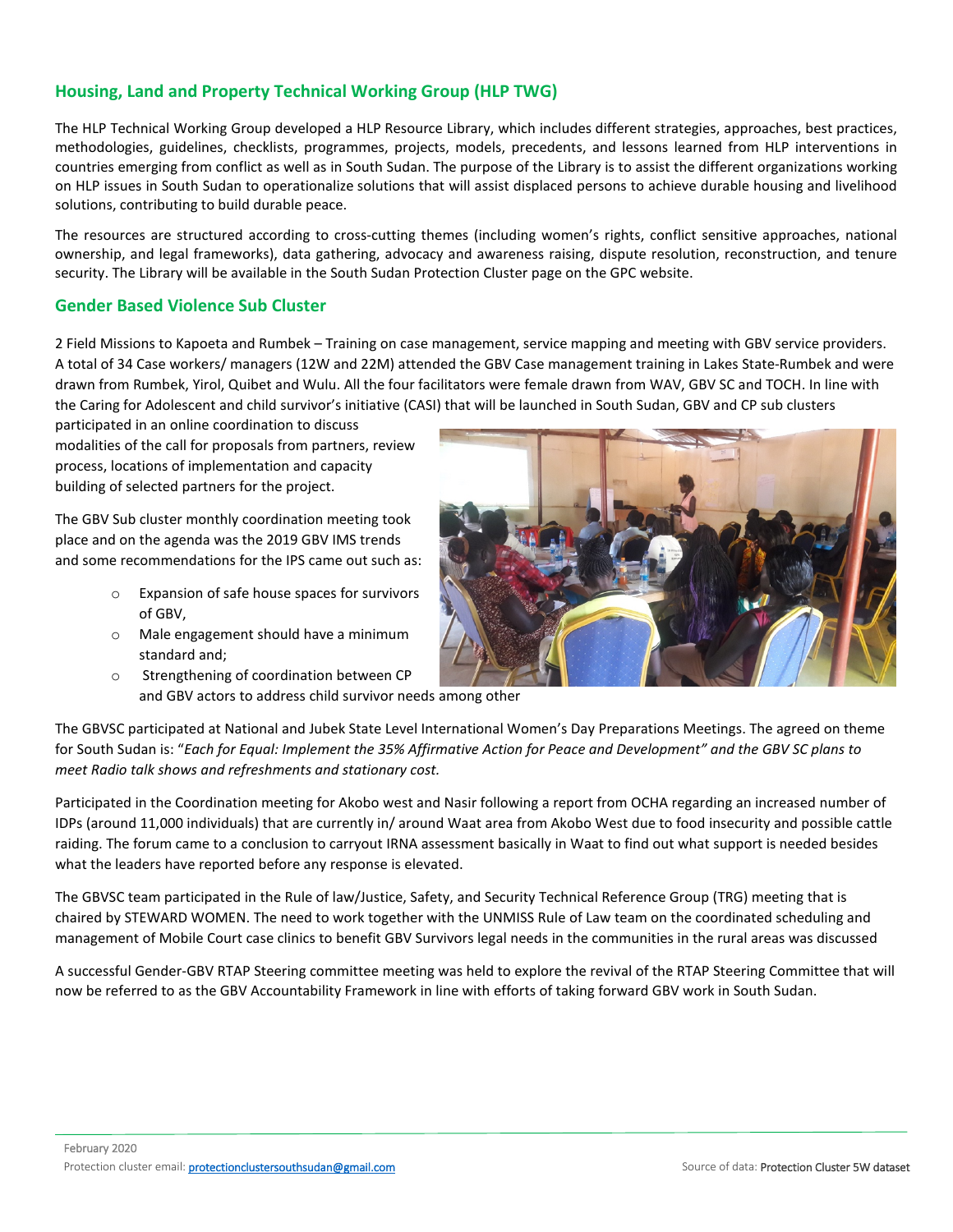## **Child Protection Sub Cluster**

#### *CP HRP Progress Update*

The Child Protection Sub-Cluster continues to coordinate the delivery of life-saving Child Protection interventions such case management including family tracing and reunification, psychosocial support and child protection outreach activities for the most vulnerable children and their families. A total of 34,078 people accessed Child Protection services (23,611 children and 10,467 Adults) during the reporting period including 13,586 children (5598 girls and 7917 boys) provided with Psychosocial Support services in childfriendly spaces, schools and communities.

#### *Strengthening Case Management system and capacity of the Case worker in Yei.*

The case management taskforce organized 5 days' comprehensive case management and CPMIS workshop for child Protection partners in Yei. A total of 23 participants (8 females and 15 male) completed the training. Strengthening the capacity of the case workers is instrumental in the provision of the quality case management services to the vulnerable children in the Yei state. The participants were drawn from Terres Des Hommes, Plan International, Institute for Promotion of Civil Society (IPCS) and Initiative for Peace Communication Association (IPCA) and state Ministry of Gender, Child and social Welfare. TDH, Plan International and Save the Children jointly contributed resources for the training as part of the case management taskforce members. This training will be follow up by supervision and coaching of Case workers and Supervisor in the near future.



#### *Awareness Creation Intervention to Prevent Child Protection Violations*

Child Protection Sub- Cluster Partners including World Vision and Hold the Child and the Community Based Child Protection networks embarked on a massive awareness raising campaign in Warrap (Warayat and Akuat) and Western Bahr el ghazal (Wau and Raja) states with the aim of sensitizing the communities on child protection and children's rights. As a result, over **1,900** people were reached with lifesaving child protection messages on prevention of family separation, positive parenting skills and related policies and laws

#### *Coordination and Performance Monitoring (CCPM) update*

The Child Protection Sub-Cluster finalized the 2019 Cluster Coordination Performance Monitoring (CCPM) with support of the Global Child Protection Area of Responsibility. The Survey outcome outlines substantial good practices in terms of both the response rate and the performance of the CPSC against the 6 core function, with a few areas for improvement such as Advocacy and building national capacity in preparedness and contingency planning. In the coming months, the Sub-Cluster team will share the survey findings and together with its members develop a follow up actions for strengthening the identified areas and improving the overall CPSC functioning and performance.

#### *Launch for CPSC Membership*

The Child Protection sub-cluster launched a new call for membership. The call was disseminated widely and potential partners who previously requested for membership were also reached out to also apply. State level coordinators also shared the call within their state level coordination structures. CP sub-cluster will review the application and provide feedback to all the organisations that applied.

#### **Mine Action Sub Cluster**

*Explosive remnant of war (ERW)-related incidents:* There were no verified ERW-related accidents during the month of February. During the last week of February, UNMAS was informed of an accident caused by explosive remnants of war in Mundri West, Central Equatoria State. The report involved children. UNMAS teams are in the process of investigating the report and shall conduct explosive ordnance risk education in the vicinity.